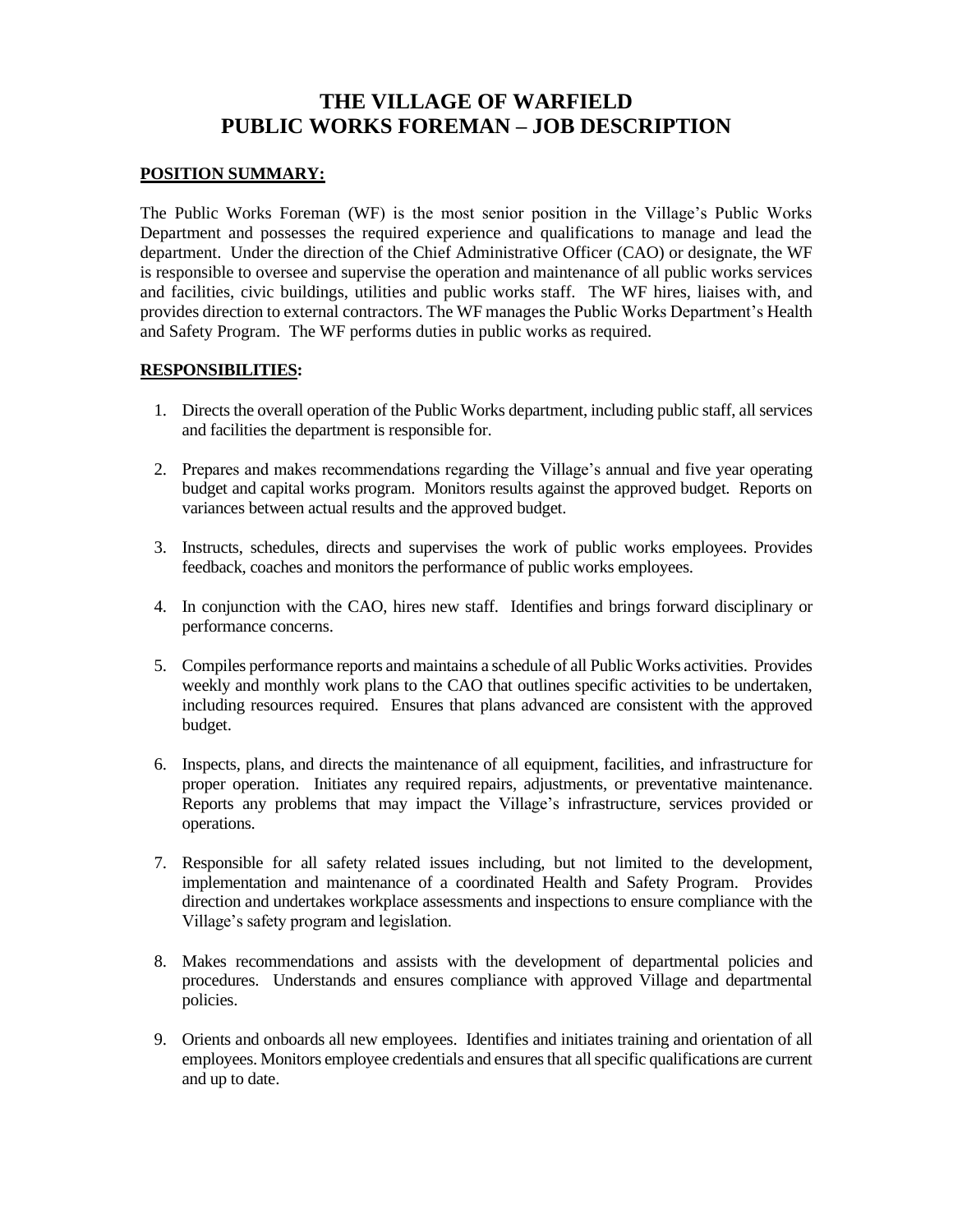Public Works Foreman – Job Description

- 10. Manages and maintains the Village's Asset Management inventory and system with other Village staff and consultants.
- 11. Assists with the preparation of tender and contract documents; co-ordinates, administers and supervises all contractors hired on behalf of the Village.
- 12. Assists with the operation of the Village's outdoor public swimming pool including preparing the pool for use each year, works with aquatic staff during the swimming season and overseeing the shutdown and winterizing the facility at the end of the season.
- 13. Oversees and keeps records of the inspection of all infrastructure used by the public in consideration of efficient operation and the potential for liability exposure. Makes recommendations or oversees repairs when issues are identified.
- 14. Develops operational reports for other governments. Direct contact for issues relating to Public Works.
- 15. Researches details for capital projects and participates in design and budget development.
- 16. Responds to public enquiries or complaints in a timely fashion. Provides information to the CAO and administrative staff when required.
- 17. Participates with the development and upkeep of all maps and service records. Ensures that documents are modified to recognize changes and upgrades following the completion of service repairs or other changes to the Village's infrastructure.
- 18. Responsible for the overall operation of the sewer collection and water utility distribution. Liaises with the contract operator of the Villages water treatment plant.
- 19. Responsible for the maintenance, construction, and safety all roads, streets and lanes. Coordinates and ensures the appropriate level of service is provided in the winter months.
- 20. Responsible for coordinating the Village's Invasive Species program as part of working with other agencies to develop an annual remediation plan.
- 21. Responsible for the maintenance and operation of all recreational facilities within the Village including the parks, boulevards, and flowerbeds.
- 22. Responsible for the making purchases consistent with the Village's purchasing policy and budget. Verifies and approves invoices and submits for payment with proper documentation.
- 23. Verifies and sign the timecards for public works employees. Administers the Collective Agreement as required when approving timecards.
- 24. Operates equipment. Ensures adequate maintenance of the public works compound. Maintains an inventory of tools, ensures proper safeguarding and control.
- 25. Attends meetings when required by the CAO, which may include Council meetings.
- 26. Preparation and monitoring of performance objectives, including the development of objectives for the coming year and detailing accomplishments for the year just ended.